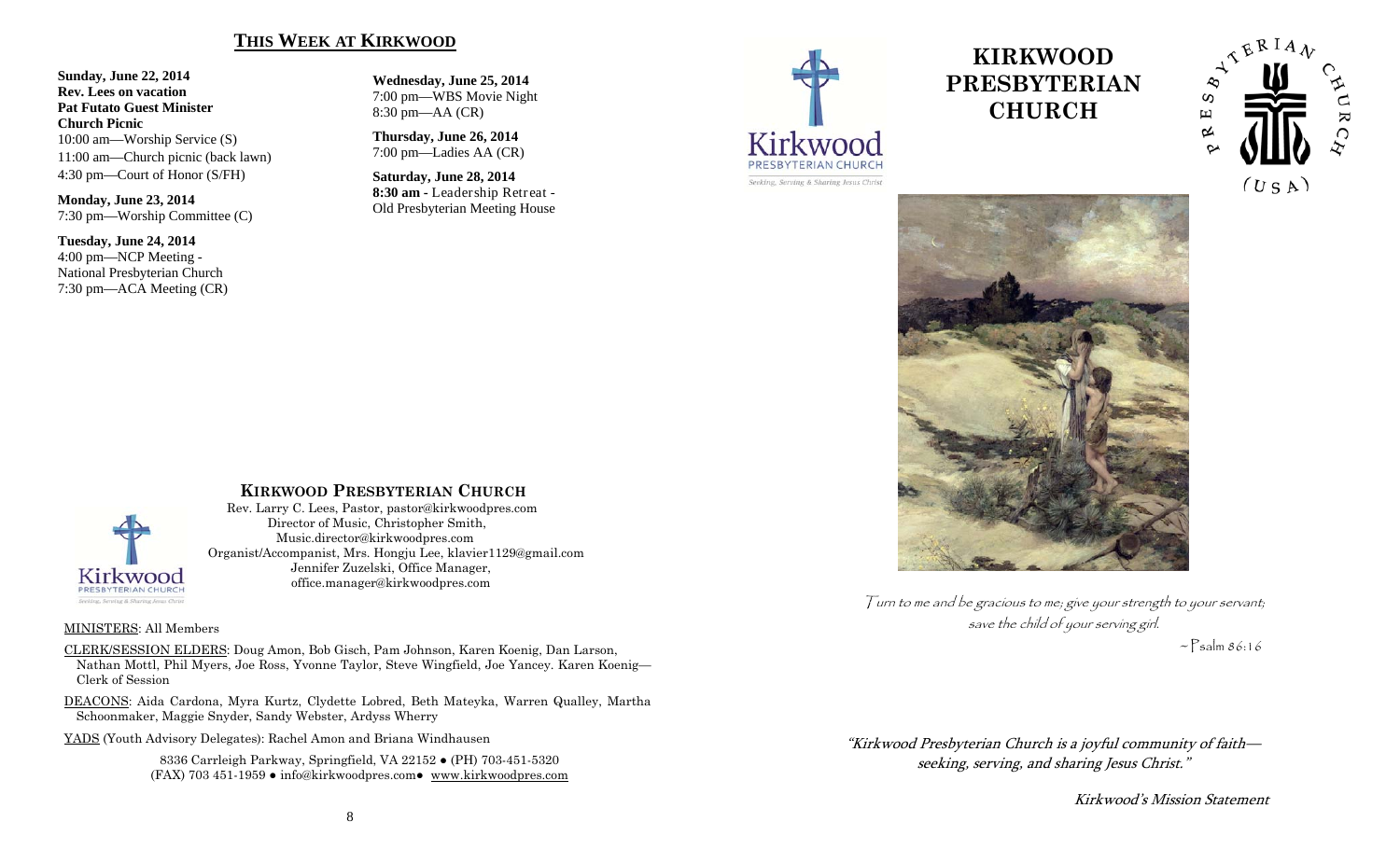# **TRINITY SUNDAYWE GATHER TOGETHERSILENT REFLECTION**

"The story of Hagar is the story of the terrible jealousy of Sarah and the singular ineffectuality of Abraham and the way Hagar, who knew how to roll with the punches, managed to survive them both. Above and beyond that, however, it is the story of how in the midst of the whole unseemly affair the Lord, half tipsy with compassion, went around making marvelous promises and loving everybody and creating great nations like the last of the big-time spenders handing out hundred-dollar bills."

~ Frederick Buechner

*As you enter the sanctuary, please prepare for worship with quiet reverence.* 

**PRELUDE**

*Grazioso* W.A. Mozaet/Todd Kendall

**PSALM FOR THE DAY Psalm 86:1-0, 16-17** 

**LIGHTING OF THE CANDLES**

**TOLLING OF THE BELLS**

**WORDS OF WELCOME**

Sylvia Kelty

Leader: Grace to you and peace in the name of our Lord Jesus Christ! **People: Let us worship God!** 

**CONGREGATIONAL RESPONSE** *My Hope is Built on Nothing Less* 379 BH (verses  $1 \& 2$ )

My hope is built on nothing less than Jesus' blood and righteousness; I dare not trust the sweetest frame, but wholly lean on Jesus' name. On Christ the solid Rock, I stand; All other ground is sinking sand, All other ground is sinking sand.

When darkness veils His lovely face, I rest on His unchanging grace; in every high and stormy gale, My anchor holds within the veil. On Christ, the solid Rock, I stand; All other ground is sinking sand, All other ground is sinking sand.

## **CALL TO**

**Sylvia Kelty** 

Leader: The grace of the Lord Jesus Christ, the love of God and the fellowship of the Holy Spirit be with you all.

**People: And also with you.** 

Leader: God cares for us completely and calls for out total commitment.

# *Joys & Concerns*

### *This Week's Birthdays*:

24 Dan Larson Jonathan Larson Dani Schwalb

#### *Special Concerns:*

Members/friends in the armed forces who are in harm's way: Major Jason Moore, USMC Afghanistan

Our Missionaries in Zambia: Rev. Kari Nicewander & Joel DeJong

#### *Health & Personal Concerns:*

Bob Flory Steve Coffman's sister-in-law, Jan Coffman Hal Sellers Dick Pape Heather Telfer's father, Bob Snow Morgan Death, friend of Jon Larson Kathy Lewis' friend Mary Torczon Keith Scott Bobbie Myers - Phil Myer's mother Mary Kay Berger, friend of Dani Schwalb Betty Fabian Dani Schwalb Alfredo and Arleene Luciano, brother and sister-inlaw of Aida Cardona Morgan Belcher, Debbie Wingfield's father Bill Plummer, friend of Larry & Cynthia Lees Carla Coffman, Rebecca Larson's mother Sue Driver, Sandy Webster's sister-in-law SGT Manny Rivera's family, friend of Kathy Lewis

# **Friend us on Facebook!**

*Flowers today are given in celebration of Dan & Jon's birthday with love from Blake, Greer, Lily Bee, and Ryan Larson*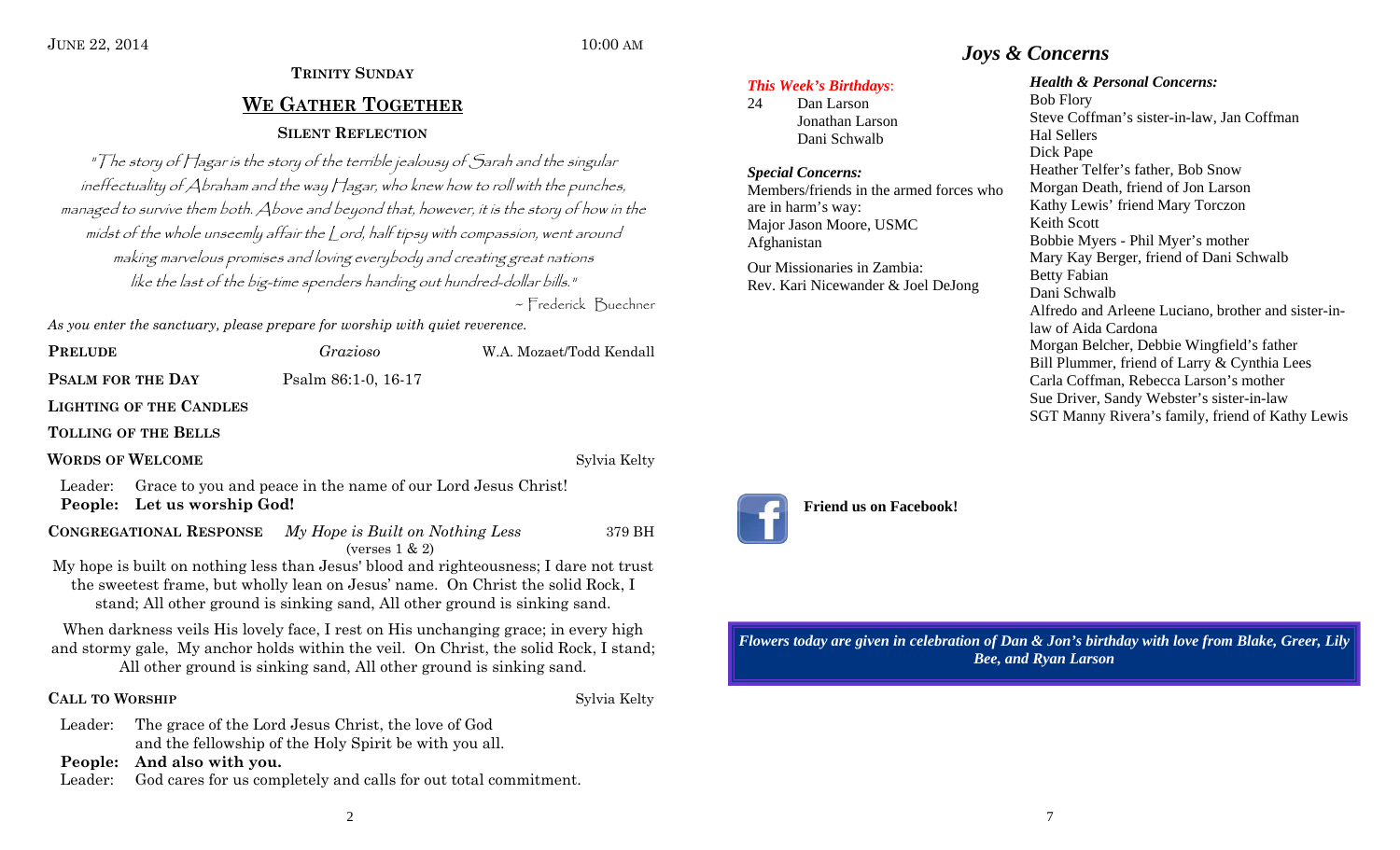| <b>Next Sunday's Revised Common Lectionary Readings:</b> |
|----------------------------------------------------------|
| Genesis $22:1-14$                                        |
| Psalm 13                                                 |
| Romans 6:12-23                                           |
| Matthew $10:40-42$                                       |
|                                                          |

**Today we welcome Pat Futato as our guest speaker** - Pat is a life-long Presbyterian and a recent addition to the KPC family, having previously served other Presbyterian churches as both an ordained deacon and ruling elder. Pat earned her Master of Divinity degree from Wesley Theological Seminary in 2013, and is an enrolled candidate within National Capital Presbytery, certified ready for examination for ordination, pending a call to ministry. Pat and her husband Bob have recently celebrated their  $31<sup>st</sup>$ anniversary—a milestone she credits to the grace of God and the patience of Bob.

**Our Affirmation of Faith is a selection from** *A Declaration of Faith*, which was published in 1977 by the PCUS, one of the two Presbyterian groups that later united (in 1983) to form the PC(USA). Although it is not included in our *Book of Confessions*, the 197<sup>th</sup> General Assembly of the PC(USA) adopted it for use as "a contemporary statement of faith, a reliable aid for Christian study, liturgy, and inspiration…"

**Pastor Lees will be on vacation until tomorrow.** Bob Harris will be on call for Pastoral emergencies. He can be reached at 703/470-9841.

**Sermon Discussion** -Beginning on Sunday, July 13th Pastor Larry welcomes members to join him in the Parlor following morning worship to have some informal discussion of the sermon topic for that Sunday. Grab a cup of coffee and a treat at the hospitality table and after visiting, come to the Parlor for about 20 minutes of conversation.

**Kirkwood's annual church picnic** will take place after worship TODAY. Food, fun and fellowship. The Fellowship committee will provide hamburgers and hot dogs, while the rest of the menu will be potluck. Looking forward to seeing you there!

**WEBS Summer Movie and Potluck series -** We will begin at 7:00 p.m. at our various houses, bring a dish to share (the host will give direction in suggesting items), and enjoy a movie and fellowship. Mark your calendars! If you have never participated, now is the time to start! Everyone welcomed. For more information and to RSVP – contact Martha Schoonmaker at home@schoonmaker.org , or call 703-451- 0808.

June 25 – John & Sandy Webster's home July 9 – Martha and Jim Schoonmaker's home July 23 – Martha and Jim Schoonmaker's home August – 6 - Yvonne & Ron Taylor's home

|         | People: Christ gave his life that we might live and calls us to give our lives<br>to him. |
|---------|-------------------------------------------------------------------------------------------|
| Leader: | Through Christ we have died to sin; in Christ we are fully alive to God.                  |
| All:    | Sister and brothers, together let us worship God!                                         |

#### **GATHERING PRAYER (UNISON)**

God of the covenant, your compassion reaches beyond the mere making and keeping of promises, and your steadfast love abides with your people in every age. You teach us to trust in you and call us to live in peace with one another. Teach us also to listen to one another with your heart and to love each other as you love each of us. Show us the way to live grateful lives, without fear, knowing the true worth of your creation, including ourselves. We ask these things in the name of our Lord Jesus. Amen.

(PLEASE STAND)

**HYMN**

*Praise Ye the Lord, the Almighty* 482 BH

# **WE PREPARE FOR THE WORD**

#### (PLEASE SIT) **CALL TO CONFESSION**

Confident that we are promised newness of life through repentance and forgiveness, let us turn to God and to one another, confessing our sin. Let us pray…

#### **PRAYER OF CONFESSION (UNISON)**

O God of Abraham, Sarah, and Isaac, God of Hagar and Ishmael: you gave us your Son, Jesus Christ the crucified—now send your Holy Spirit to help us recognize, confess and truly repent of our sins. We turn against one another; we fail to care for the weak and poor among us, and we ignore those you would have us consider. Seeking our own advantage, we pay little heed to the cries of the powerless. Your Son emptied himself upon a Roman cross and revealed your eternal, self-giving love. Forgive us, merciful God, when we fail to reflect that love in our dealings with others. Wipe sin from our lives and let us find ourselves wholly in Jesus Christ, our Savior. It is in his name that we pray. Amen.

*(moment of silence for personal confession)*

#### **ASSURANCE OF PARDON**

Leader: Sisters and brothers, God loves us, and will never abandon or forsake us. Our Savior hears and answers when we cry out from the wastelands of sin. Death cannot bind us, for the risen Christ sets us free. Hear and believe the good news.

#### **People: In Jesus Christ we are forgiven. Thanks be to God!**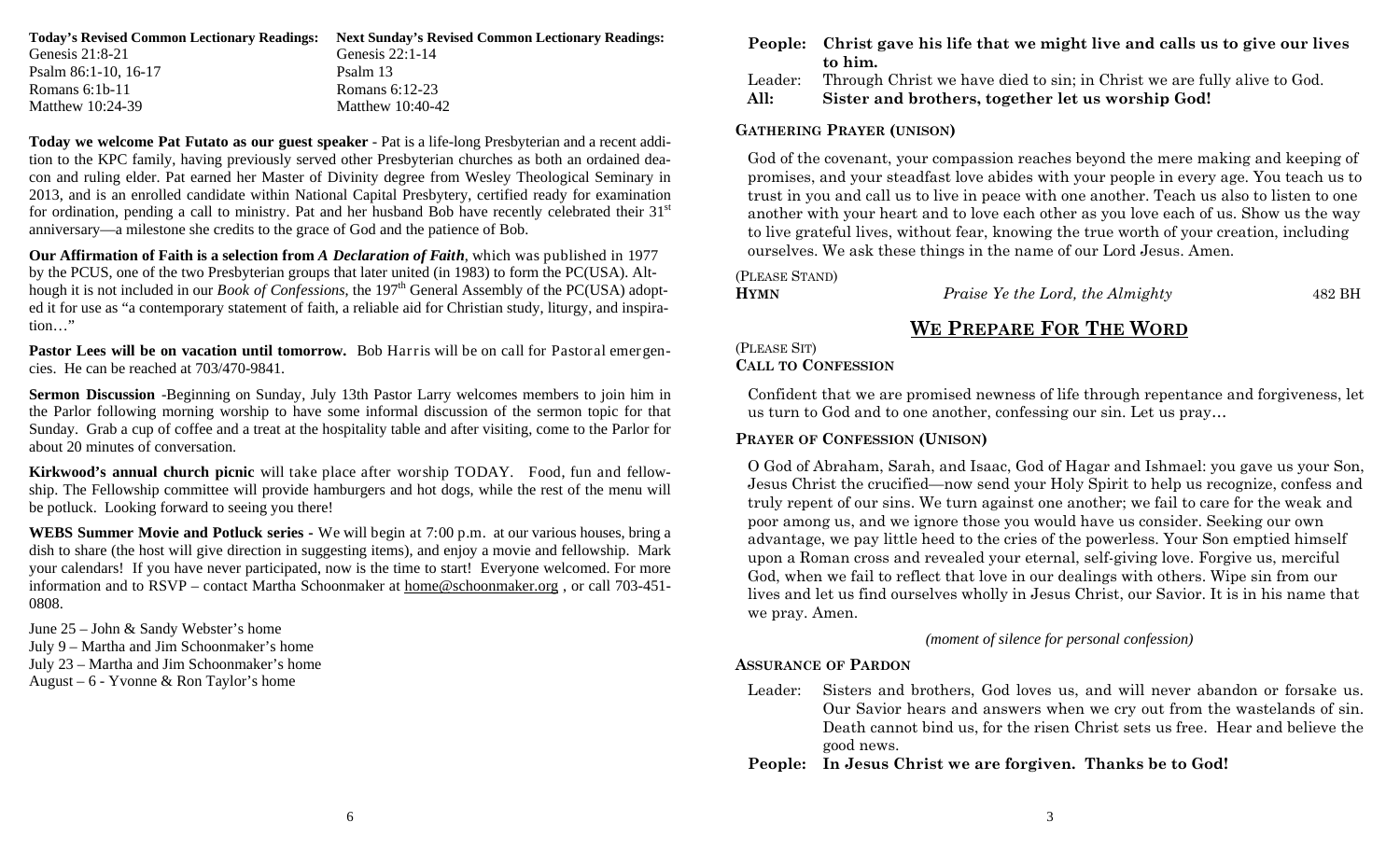*Father, I adore you, lay my life before you, how I love you. Jesus, I adore you, lay my life before you, how I love you. Spirit, I adore you, lay my life before you, how I love you.* 

#### **WE PASS THE PEACE OF CHRIST**

Leader: The Peace of our Lord Jesus Christ be with you all. **People: And also with you.**

#### **A MOMENT WITH THE CHILDREN**

(Children ages 3 to 3rd grade are dismissed to Davey and Goliath time.)

#### **GREETINGS, NEWS OF THE CHURCH**

(During the offertory please sign the Friendship Folder and pass it along the pew. You may complete a prayer request card and give it to an usher.)

| <b>OFFERING</b><br><b>OFFERTORY</b> | (Please pass the Friendship Folder)<br>O, How I Love Jesus | arr. Judy East Wells |
|-------------------------------------|------------------------------------------------------------|----------------------|
| (PLEASE STAND)<br><b>DOXOLOGY</b>   | Praise God From Whom All Blessings Flow                    |                      |

*Praise God from whom all blessings flow; Praise him all creatures here below. Praise him above ye heavenly hosts: Praise Father, Son and Holy Ghost. Amen.* 

#### **PRAYER OF DEDICATION**

(PLEASE SIT)

#### **PRAYERS OF THE PEOPLE AND THE LORD'S PRAYER**

Our Father, Who art in heaven, hallowed be Thy name, Thy kingdom come, Thy will be done, on earth as it is in heaven. Give us this day our daily bread; and forgive us our debts, as we forgive our debtors; and lead us not into temptation, but deliver us from evil. For Thine is the kingdom, and the power, and the glory, forever. Amen.

# **WE HEAR THE WORD**

| THE OLD TESTAMENT LESSON      | Genesis $21:8-21$                        | p. 16      |
|-------------------------------|------------------------------------------|------------|
| (PLEASE STAND)<br><b>HYMN</b> | <i>There's a Wideness in God's Mercy</i> | 298 BH     |
| (PLEASE SIT)<br>THE GOSPEL    | Matthew 10:24-39                         | p. 843     |
| <b>SERMON</b>                 | "No Laughing Matter"                     | Pat Futato |
|                               | 4                                        |            |

**VOCAL SOLO**

*My Lord, What a Morning* Spiritual Denise Gulley, soprano arr. Mark Hayes

# **WE RESPOND TO THE WORD**

#### **AFFRIMATION OF FAITH (UNISON)**

~ A Declaration of Faith (1977) 7.6

The church's story with God did not end with the latest events recorded in Scripture. Across the centuries the company of believers has continued its pilgrimage with the Lord of history. It is a record of faith and faithlessness, glory and shame. The church has been persecuted by hostile societies, but it has also known times of privilege and power when it joined forces with dominant cultures. It has sought holiness through separation from society, as well as through involvement in the world's affairs. It has experienced life-giving reformations. It has known missionary expansion throughout the world, but also periods of dwindling resources and influence. It has divided into rival orders, sects and denominations, but it has also labored for cooperation and union.

We confess we are heirs of this whole story. We are charged to remember our past, to be warned and encouraged by it, but not to live it again. Now is the time of our testing as God's story with the church moves forward through us. We are called to live now as God's servants in the service of people everywhere. Amen.

| (PLEASE STAND)<br>HYMN | Ye Servants of God, Your Master Proclaim | 38 GH                                    |
|------------------------|------------------------------------------|------------------------------------------|
| BENEDICTION            |                                          |                                          |
| POSTLUDE               | The Call to the Trumpet                  | Henry Purcell/<br><b>Franklin Ritter</b> |

\*\*\*\*\*\*\*\*\*\*\*\*\*\*\*\*\*\*\*\*\*\*\*\*\*\*\*\*\*\*\*\*\*\*\*\*\*\*\*\*\*\*\*\*\*\*\*\*\*\*\*\*\*\*\*\*\*\*\*\*\*\*\*\*\*\*\*\*\*\*\*\*\*\*\*\*\*\*\*\*\*\*\*\*\*\*\*

BH—Blue Hymnal GH—Green Hymnal (BCW) Book of Common Worship (BCP) Book of Common Prayer

*\*\*\*\*\*\*\*\*\*\*\*\*\*\*\*\*\*\*\*\*\*\*\*\*\*\*\*\*\*\*\*\*\*\*\*\*\*\*\*\*\*\*\*\*\*\*\*\*\*\*\*\*\*\*\*\*\*\*\*\*\*\*\*\*\*\*\*\*\*\*\*\*\*\*\*\*\*\*\*\*\*\*\*\*\*\*\** 

*Pastor Lees and a Deacon will be in the Narthex to greet you. We welcome you to join us for a time of refreshments and fellowship.*

Rev. Lees' regular day off is Friday. In the event of a need to contact the pastor, you may contact Rev. Lees at (c) 703-589-7167. **Summer office hours: M-F, 10:00 am - 3:00 pm.** 

Nursery care for children under 3 **is available during the worship service.** 

Children age 3 through 3rd Grade will be dismissed from the worship service for a time of relaxed learning. We will begin the summer session with the Davey and Goliath video series. Nursery care will be offered every Sunday.